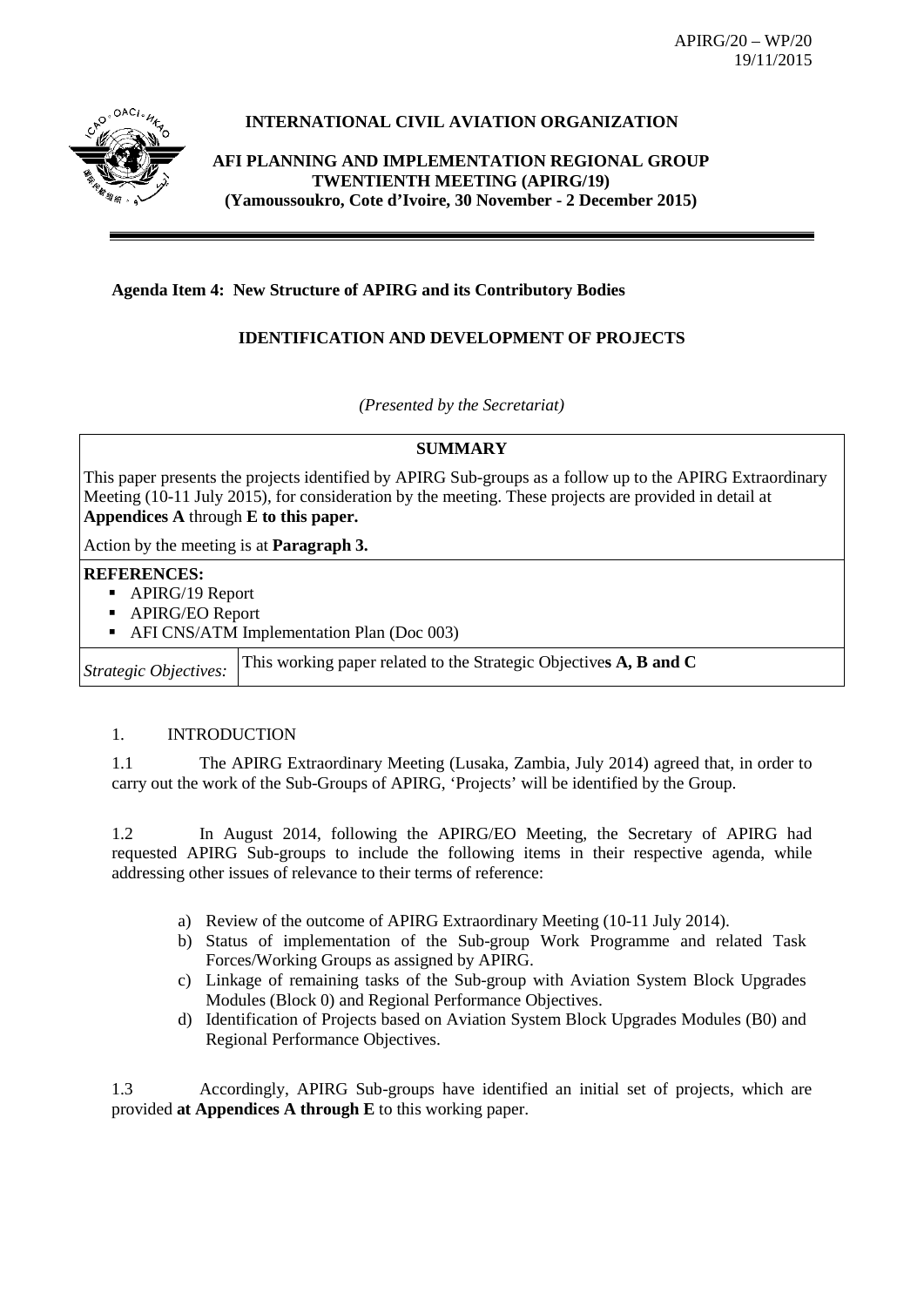## 2. **DISCUSSION**

## *Basis for project identification and development*

2.1 The Projects to be identified by the Group will be derived from the ICAO Aviation System Block Upgrade (ASBU) Modules and the regional performance objectives adopted by APIRG. A Project Team may carry out one or more projects. Furthermore, based on the nature of a project, the Group may decide that the team responsible for the project should report directly to the Group rather than to the Sub-Group.

2.2 The identified projects will be executed by Teams of experts and Champions reporting to the Sub-Groups. Project Teams shall elect from among them, Project Team Coordinators (PTCs) who shall facilitate and coordinate the activities including deliberations of the Project Teams and report to the Sub-Groups. Each Project Team will be supported by a Facilitator designated by the Secretary of APIRG from among members of the ICAO Secretariat. Additional members of the Secretariat may be assigned to support Sub-Groups as necessary.

### *Working methods*

2.3 Many Projects may not necessitate physical meetings, but may carry out their tasks through electronic correspondence and other media such as teleconferences. Similarly, even in those Projects where physical meeting will be necessary, more work should be carried out through electronic media, in order to reduce the costs. This aspect is highlighted in the revised APIRG Procedural Handbook (WP/19 of this meeting refers).

## *Geographic scope of the projects*

2.4 Consistent with the AFI CNS/ATM Implementation Plan (Doc 003) adopted by the APIRG, where applicable, in defining the scope of projects, consideration will be given to the concept of homogeneous ATM areas or major traffic flows/routing areas as established by the APIRG. In the same vein, a project involving a few FIRs may be identified in the context of addressing seamlessness of a specific area of routing.

#### *Interregional coordination*

2.5 APIRG should ensure that coordination is carried out with PIRGs from adjacent ICAO regions, to achieve the desired harmonization and interoperability of air navigation systems, as well as seamless air transport operations across the regions. In this regard, the meeting may wish to recommend that ICAO continue to facilitate interregional coordination, through meetings, Global PIRG/RASG Coordination and other relevant fora. In doing so, due account should be taken of the alignment of ANP and SUPPs areas of applicability.